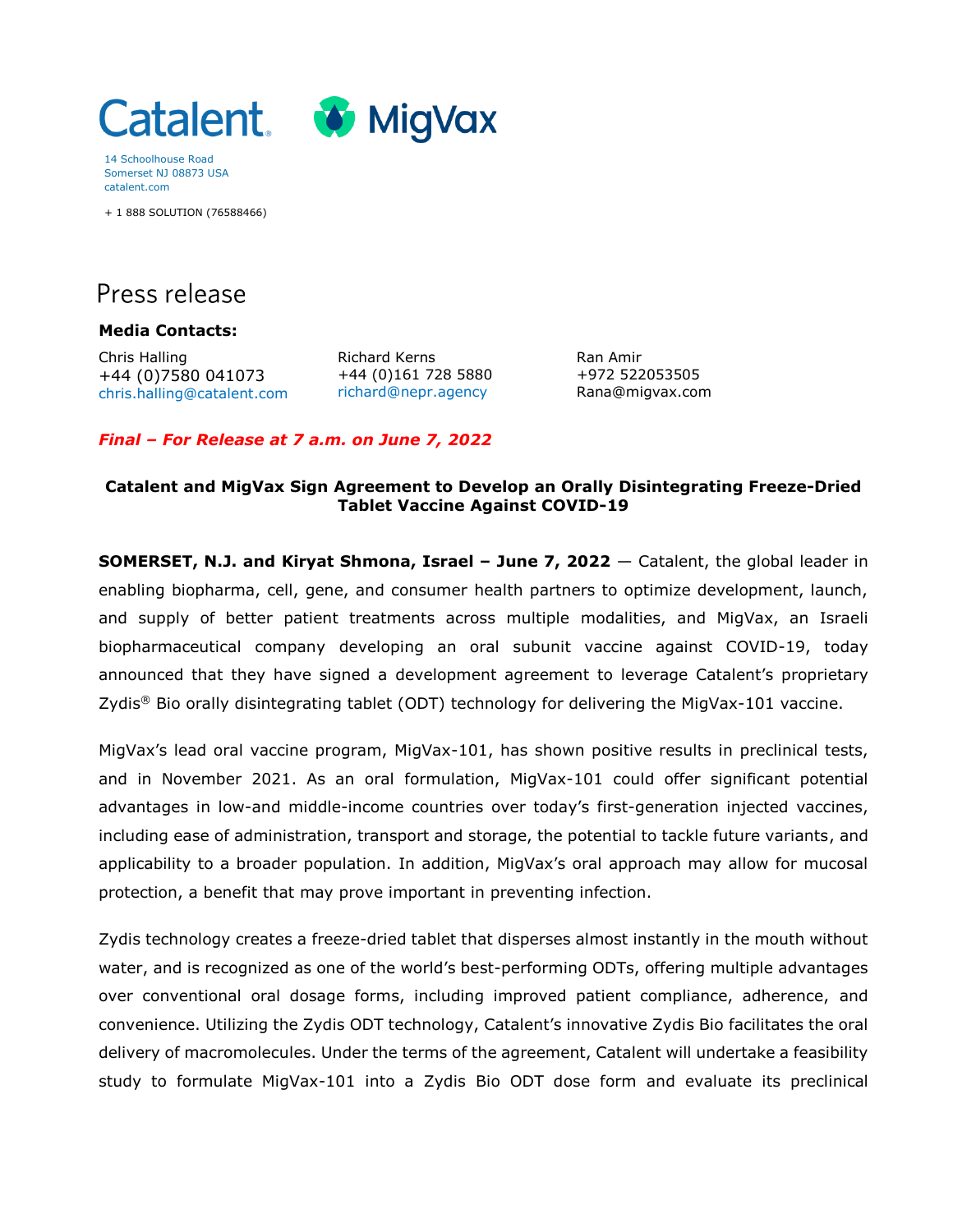performance and stability properties. Work will be carried out at Catalent's Zydis facility in Swindon, U.K.

"We are excited to collaborate with Catalent to simplify the transportation, storage and administration of our MigVax oral Covid-19 vaccine," commented Mr. Ran Amir, MigVax's CEO. "Once our vaccine can be transported using the Zydis Bio technology, in unrefrigerated vehicles and stored in standard warehouses, it will be much easier and cost-effective for countries everywhere to roll out mass-vaccination programs. We believe this is a major step forward that will help society cope with the viruses in our midst as we continue returning to the 'new normal'."

"Zydis Bio technology offers numerous potential benefits to this program, and has previously been used to successfully deliver antigens to the oral mucosae," commented Jonathan Arnold, President of Oral and Specialty Delivery at Catalent. He added, "In addition, the ease of administration and the potential for removal of the need for cold chain storage and transport means that the oral vaccine would have significantly fewer restrictions in terms of global distribution, compared with current cold chain injectable vaccines."

Catalent's 250,000-square-foot site in Swindon, U.K., houses the company's Zydis development and manufacturing operation, which produces over one billion ODTs annually.

[ends]

## Notes for Editors

## **About MigVax**

MigVax Ltd., an affiliate of The Migal Galilee Research Institute, is developing a novel COVID-19 vaccine based on Migal's well-established vaccine against infectious bronchitis virus, a coronavirus strain that causes bronchial disease in poultry. Using the methods learned from the existing vaccine, MigVax's new vaccine is an oral subunit human vaccine against COVID-19 administered as a tablet. The first investment round was led by OurCrowd, a global venture investing platform that empowers institutions and individuals to invest and engage in emerging companies. MigVax partnership with CEPI's to kick off ambitious program to develop an oral tablet vaccines that are broadly protective against both SARS-CoV-2 variants and other coronaviruses such as SARS and MERS.

For more information, please refer to http://www.migvax.com

## **About Catalent**

Catalent is the global leader in enabling pharma, biotech, and consumer health partners to optimize product development, launch, and full life-cycle supply for patients around the world. With broad and deep scale and expertise in development sciences, delivery technologies, and multi-modality manufacturing, Catalent is a preferred industry partner for personalized medicines, consumer health brand extensions, and blockbuster drugs. Catalent helps accelerate over 1,000 partner